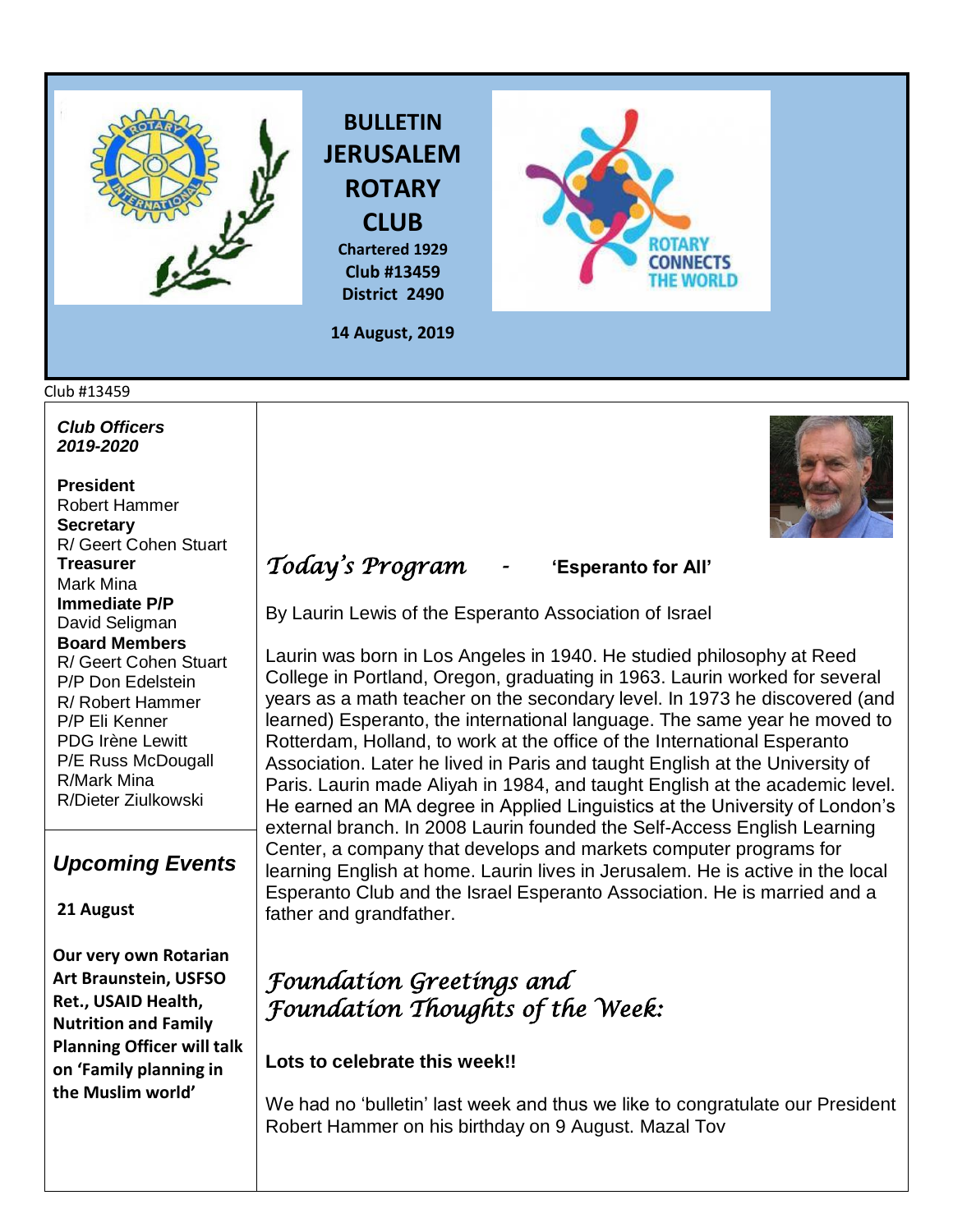| PDG David Neumann will celebrate his birthday on August 16, and he and<br>Leah will mark their Anniversary on August 20. (And we add a refuah<br>shlemah, get well soon to you both!)<br>Dieter Ziulkowski will blow out his birthday candles on August 17<br>And on the same August 17, David and Ronit Zwebner will celebrate their |
|---------------------------------------------------------------------------------------------------------------------------------------------------------------------------------------------------------------------------------------------------------------------------------------------------------------------------------------|
| Anniversary.<br>Moshe and Arna Raz will celebrate their Anniversary on August 19.                                                                                                                                                                                                                                                     |
| Foundation Thoughts of the Week: We live in a noisy environment. Here are<br>some thoughts on SILENCE:.                                                                                                                                                                                                                               |
| Better to remain silent and be thought a fool, than to speak out and<br>remove all doubt. (Author unknown)<br>"Men were made more to listen than to talk, for Nature has given<br>them two ears, but only one mouth." Benjamin Disraeli<br>"If silence be good for the wise, how much the better for fools." The<br>Talmud            |



Our dear President Robert Hammer is regretfully 'out of action' for some time due to sudden health problems. We all wish him a speedy recovery and the very best of health. We need him at our helm and thus are eagerly waiting for his return



If Queen Elizabeth I would have agreed, the Netherlands would have become a part of the United Kingdom. Imagine, Brexit and 'Nexit' together. What would have happened in history – if? This and two other noteworthy events that happened on August 14: